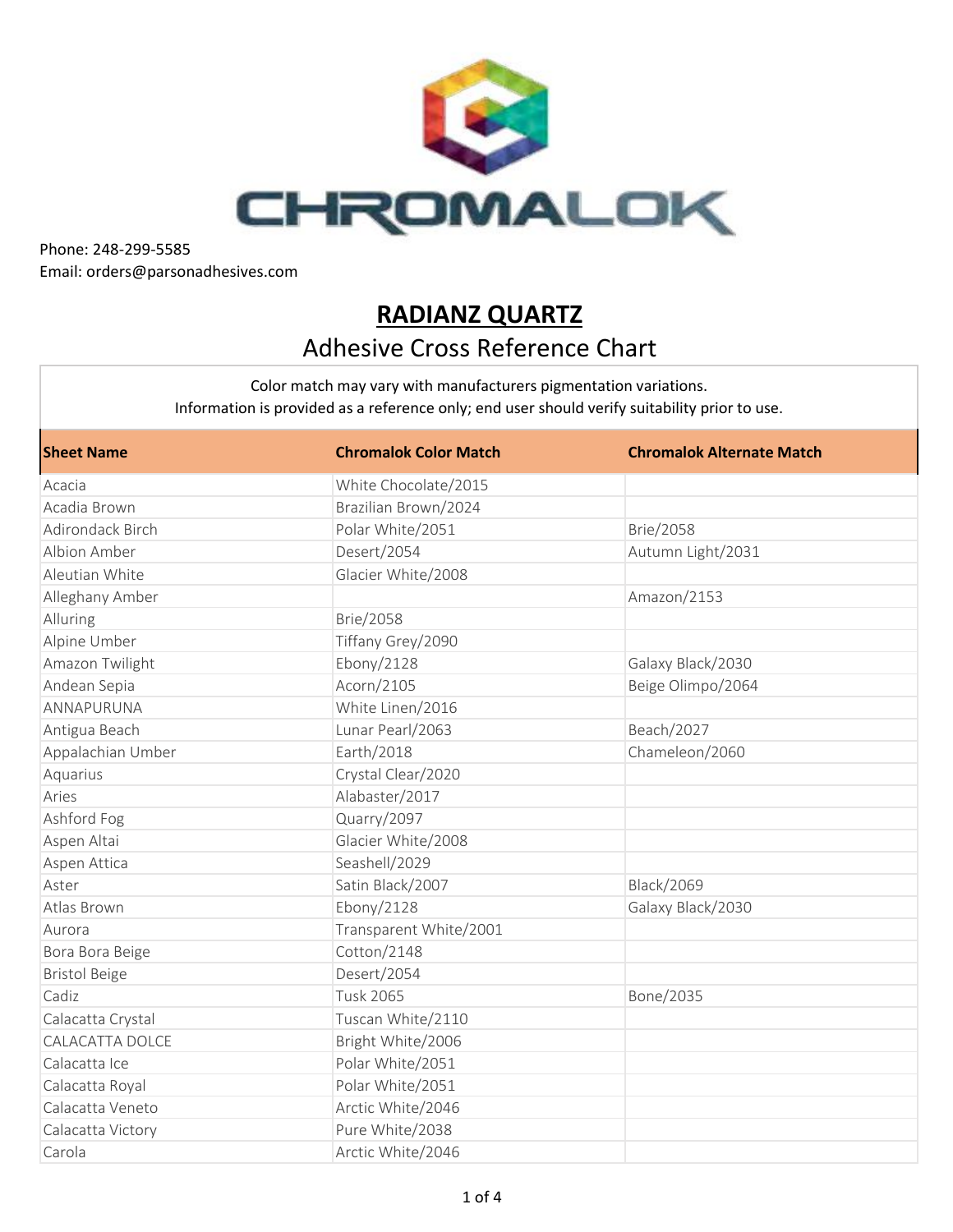

## **RADIANZ QUARTZ** Adhesive Cross Reference Chart

| <b>Sheet Name</b> | <b>Chromalok Color Match</b> | <b>Chromalok Alternate Match</b> |
|-------------------|------------------------------|----------------------------------|
| Cascade Pebble    | Desert/2054                  |                                  |
| Caucasus Gray     | Meteor Grey/2056             | Chameleon/2060                   |
| Cave              | Ebony/2128                   |                                  |
| Ceres             |                              | Quarry/2097                      |
| Charcoal          | Storm Grey/2037              | Medea/2079                       |
| Columbia Grey     | Meteor Grey/2056             |                                  |
| Contrail          | Quarry/2097                  |                                  |
| Cumberland Flax   | Desert/2054                  |                                  |
| Danube            | <b>Tusk 2065</b>             | Bone/2035                        |
| Denali Cloud      | Bright White/2006            |                                  |
| Diamond White     | Pure White/2038              |                                  |
| Divine            | Polar White/2051             | Polar White/2051                 |
| Eiger Slope       | Coastal Path/2094            |                                  |
| Elbrus Boulder    | Seashell/2029                | Oyster/2021                      |
| Everest White     | Glacier White/2008           |                                  |
| Ferio Black       | Transparent Black/2002       | Satin Black/2007                 |
| Gentle Gray       | White North/2019             |                                  |
| Gold Canyon Gray  | Charcoal/2034                |                                  |
| Halo              | White Chocolate/2015         | Alabaster/2017                   |
| Himalayan Blue    | Dusk/2025                    |                                  |
| Impala Black      | <b>Black/2069</b>            | Satin Black/2007                 |
| Imperial Gray     | Oyster/2021                  | Seashell/2029                    |
| Interstellar      | White Chocolate/2015         | Arctic White/2046                |
| Juniper           | Bright White/2006            |                                  |
| Kauai Cream       | Bisque/2068                  |                                  |
| Kiani Cream       | Limestone/2078               |                                  |
| Korbu Cocoa       | Espresso/2074                |                                  |
| Kunlun Ink        | Satin Black/2007             |                                  |
| Lucern Lake       | Tuscan White/2110            | White Chocolate/2015             |
| Maipo Grey        | Bone/2035                    | <b>Tusk 2065</b>                 |
| Mariposa Buff     | Desert/2054                  | Acorn/2105                       |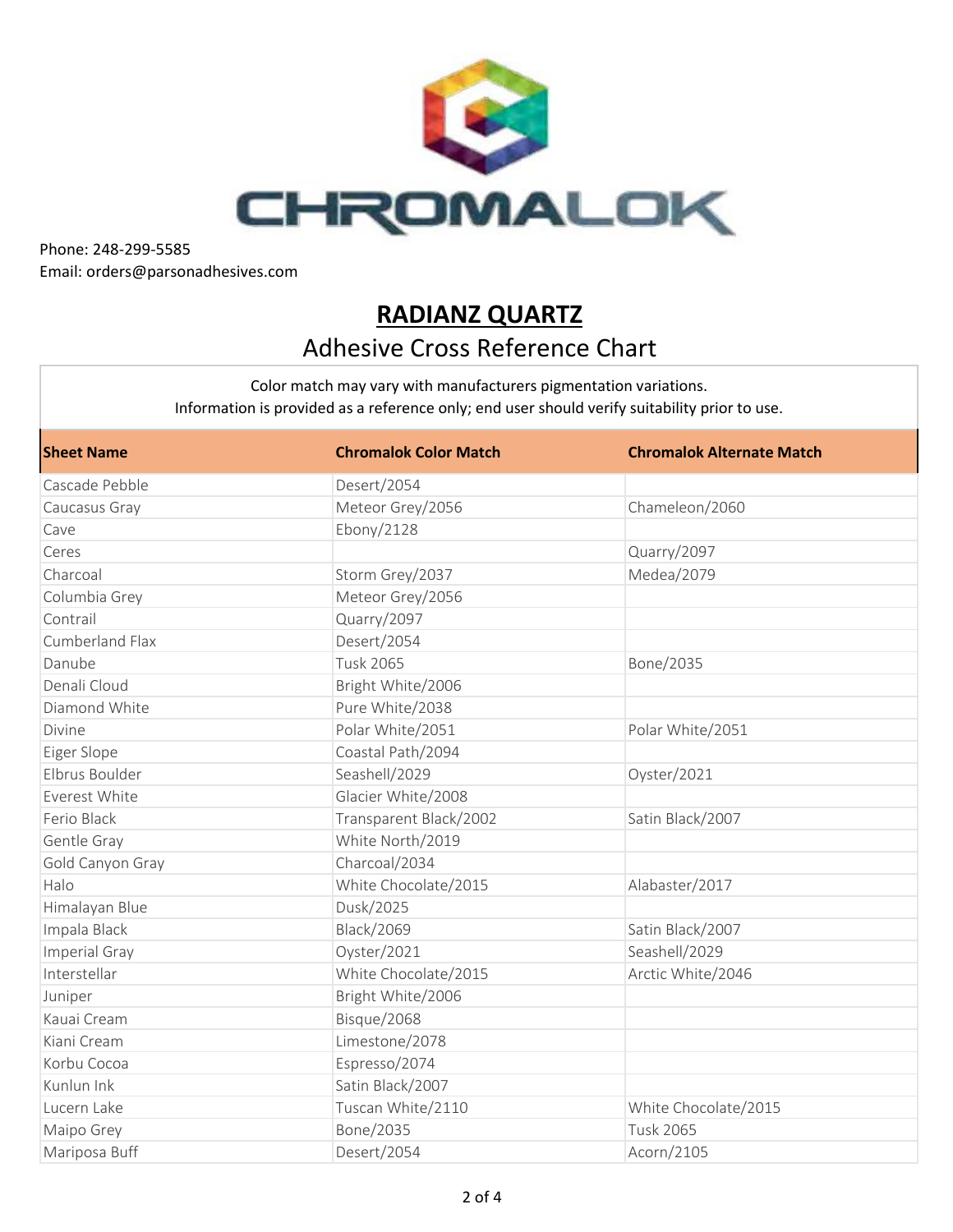

## **RADIANZ QUARTZ** Adhesive Cross Reference Chart

| <b>Sheet Name</b>     | <b>Chromalok Color Match</b> | <b>Chromalok Alternate Match</b> |
|-----------------------|------------------------------|----------------------------------|
| Marquina Lavagna      | <b>Black/2069</b>            |                                  |
| Matala Tan            | Beach/2027                   |                                  |
| Mauna Loa Black       | Transparent Black/2002       | Satin Black/2007                 |
| Midnight Sapphire     | Galaxy Black/2030            | Dusk/2025                        |
| Milan Macchiato       | <b>Tusk 2065</b>             |                                  |
| Minta                 | Tuscan White/2110            |                                  |
| Mirama Bronze         | Uba Tuba/2003                |                                  |
| Moab Canyon Sienna    | Amarillo/2080                |                                  |
| Modern                |                              | Oyster/2021                      |
| Mont Blanc Snow       | Snow White/2039              | Glacier White/2008               |
| Moonstone             | Graphite/2067                |                                  |
| Mosaic                | White Linen/2016             |                                  |
| Mosaic Dalmatian      | White Linen/2016             |                                  |
| Nantucket Whale       | Transparent White/2001       |                                  |
| Napoli Beige          | Bone/2035                    | Transparent White/2001           |
| Nimbus                |                              | Bisque/2068                      |
| Nuvola                | White Chocolate/2015         |                                  |
| Olympus Peak          | <b>Tusk 2065</b>             |                                  |
| Orion                 | Arctic White/2046            | White Chocolate/2015             |
| Palau Java            | Ebony/2128                   | Galaxy Black/2030                |
| Patagonia Grey        | Storm Grey/2037              |                                  |
| Pebble Iceland        | Aqueous/2087                 |                                  |
| Pebble Straw          | <b>Brie/2058</b>             |                                  |
| Pegasus               | Pearl Grey/2149              |                                  |
| Piano Black           | <b>Black/2069</b>            |                                  |
| Pinnacle Desert Taupe | Beach/2027                   | Diana Pearl/2152                 |
| Pluto                 | Bisque/2068                  |                                  |
| Polar White           | Nougat/2028                  |                                  |
| Pristine              | Neutral/2047                 |                                  |
| Rangoon Black         | Transparent Black/2002       | Satin Black/2007                 |
| Rapture               | White Linen/2016             |                                  |